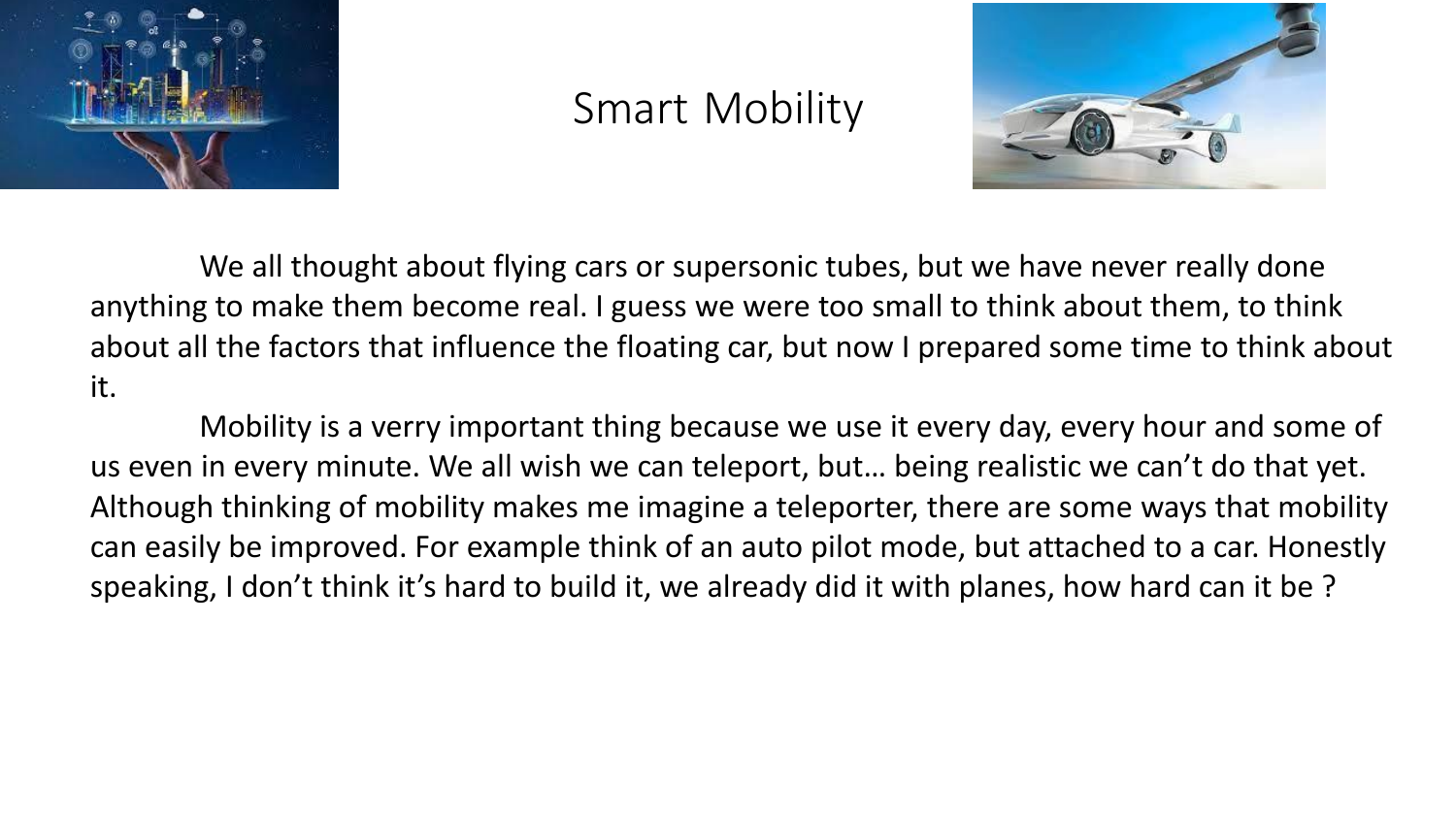## The future

In the future, I expect to see more security at everything. If this "flying car" will exist, we will have to think about how secure is it because no one will ever want to get in a dangerous car.

Another thing that I wish to be changed are trains. I never felt secure or comfortable in a train, there was always a little spider in the corner of the compartment, a stain of oil on the bench or an old man sitting next to me…



The trams could also be improved by being cleaned or making them go faster.

Another way of transporting is by boat. In my opinion is the best way because you can see the fish, you can feel the splash of the water and you cand smell the sea. I guess that the boat could only be improved by making them faster and energy clean…

The last vehicle I'll talk about is the plane. It's a verry cool way of traveling because we are not used to see the clouds from such a short distance. For some of us it's scary, but I love it. Even if I love it, it's a pretty big risk because It isn't verry safe and they are not environmental friendly. Planes could be improved by switching them to auto pilot and to solar energy.